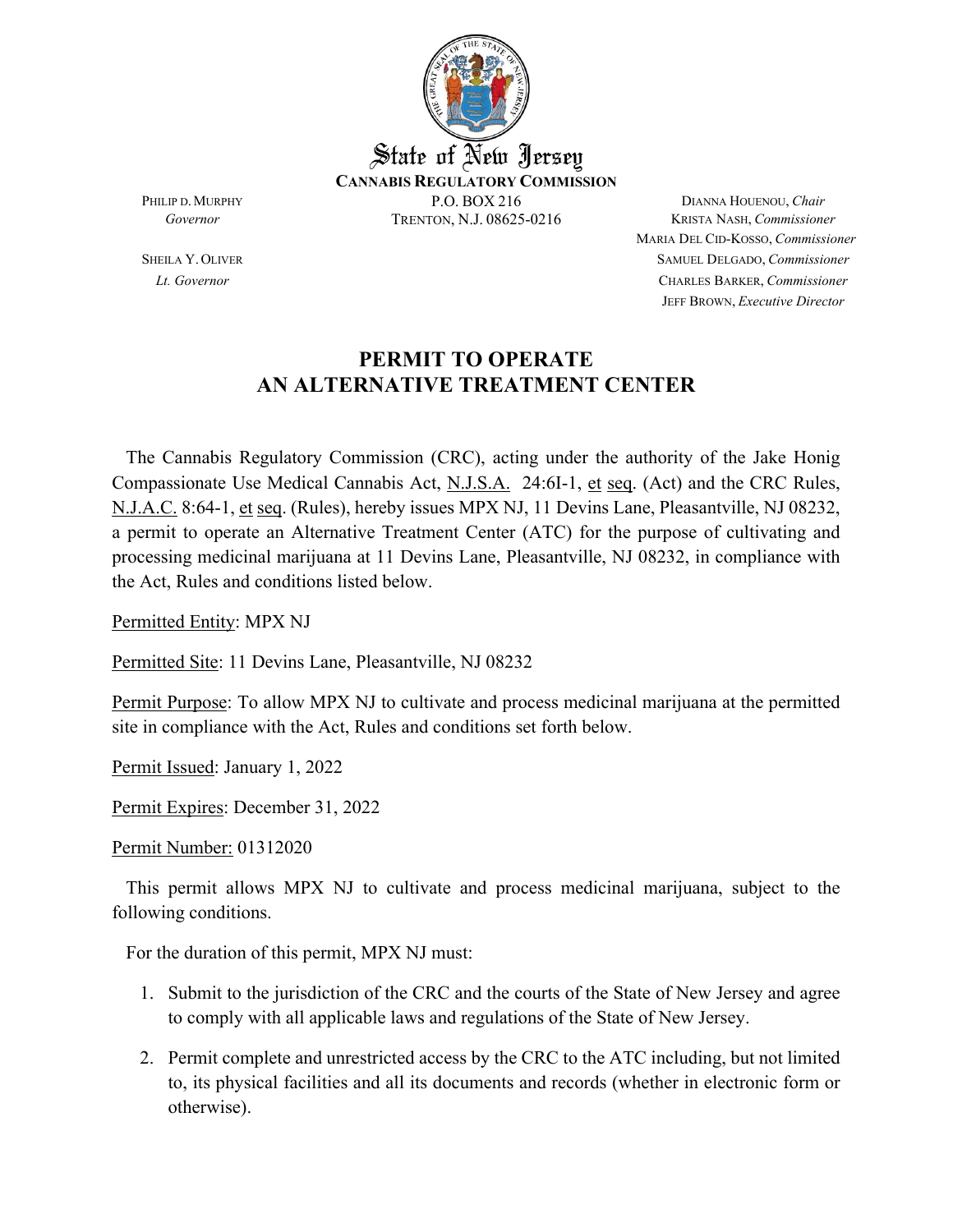- 3. Fully operate the approved security alarm and video monitoring systems.
- 4. Fully operate the approved internal management system.
- 5. Implement all standard operating procedures approved by the CRC related to the cultivation site.
- 6. Maintain compliance with all requirements outlined in the CRC Operational Inspection Requirements.

 Any violation of the conditions of this permit and/or the legal and regulatory requirements to operate an ATC in the State of New Jersey may result in the CRC acting against MPX NJ including, but not limited to, suspending MPX NJ's operations, in accordance with the Act, Rules and any other applicable laws.

Dianna Houenou Chair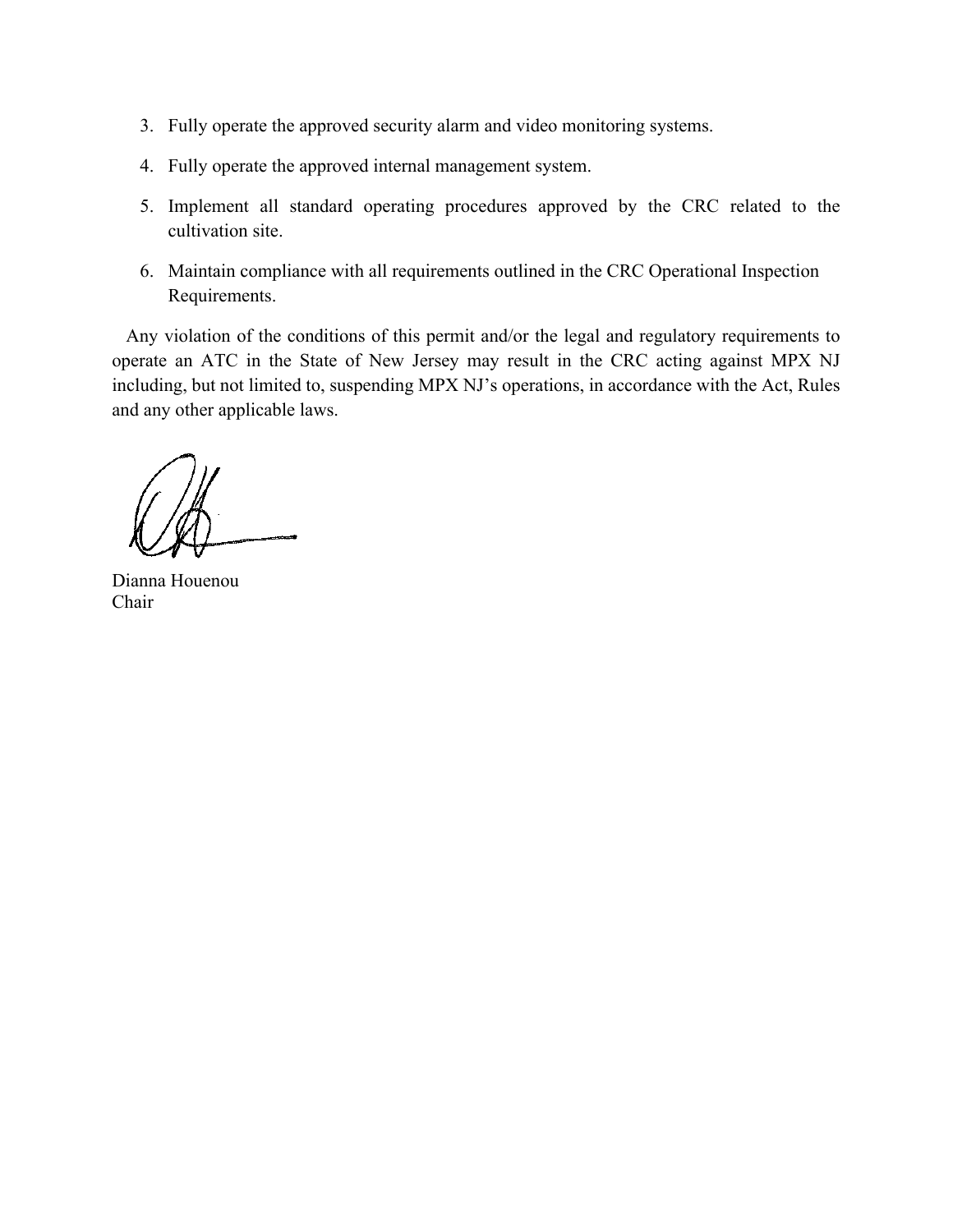# **State of New Jersey Cannabis Regulatory Commission**

Under the authority of the Jake Honig Compassionate Use Medical Cannabis Act, N.J.S.A. 24:6I‐1, et seq. and N.J.A.C. 8:64‐1, et seq., the Cannabis Regulatory Commission hereby issues this permit to operate an Alternative Treatment Center for the purpose of cultivating and processing medicinal marijuana to:

## **MPX NJ**

Permitted Site: 11 Devins Lane, Pleasantville, NJ 08232

Permit #: 01312020

Expiration Date: December 31, 2022



**EQUIT** 

Dianna Houenou, Chair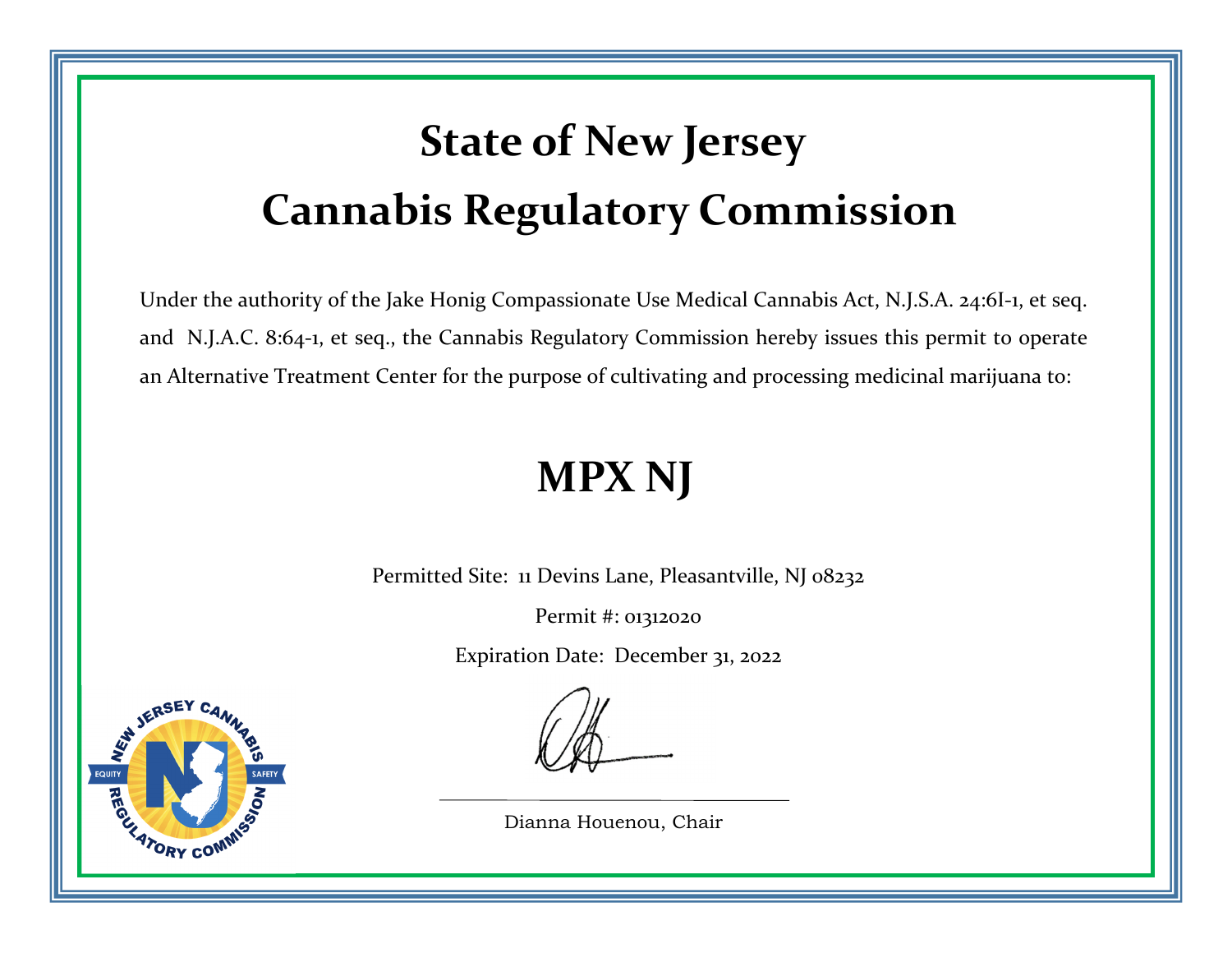

MARIA DEL CID-KOSSO, *Commissioner* SHEILA Y.OLIVER SAMUEL DELGADO, *Commissioner Lt. Governor* CHARLES BARKER, *Commissioner* JEFF BROWN, *Executive Director*

#### **PERMIT TO OPERATE AN ALTERNATIVE TREATMENT CENTER**

 The Cannabis Regulatory Commission (CRC), acting under the authority of the Jake Honig Compassionate Use Medical Cannabis Act, N.J.S.A. 24:6I-1, et seq. (Act) and the CRC Rules, N.J.A.C. 17:30A-1, et seq. (Rules), hereby issues MPX NJ, 11 Devins Lane, Pleasantville, NJ 08232, a permit to operate an Alternative Treatment Center (ATC) for the purpose of dispensing medicinal marijuana at 157-159 S. New York Avenue, Atlantic City, NJ 08401, in compliance with the Act, Rules and conditions listed below.

Permitted Entity: MPX NJ

Permitted Site: 157-159 S. New York Avenue, Atlantic City, NJ 08401

Permit Purpose: To allow MPX NJ to dispense medicinal marijuana at the permitted site in compliance with the Act, Rules and conditions set forth below.

Permit Issued: April 12, 2022

Permit Expires: December 31, 2022

Permit Number: 01312020

 This permit allows MPX NJ to dispense medicinal marijuana, subject to the following conditions.

For the duration of this permit, MPX NJ must:

- 1. Submit to the jurisdiction of the CRC and the courts of the State of New Jersey and agree to comply with all applicable laws and regulations of the State of New Jersey.
- 2. Permit complete and unrestricted access by the CRC to the ATC including, but not limited to, its physical facilities and all its documents and records (whether in electronic form or otherwise).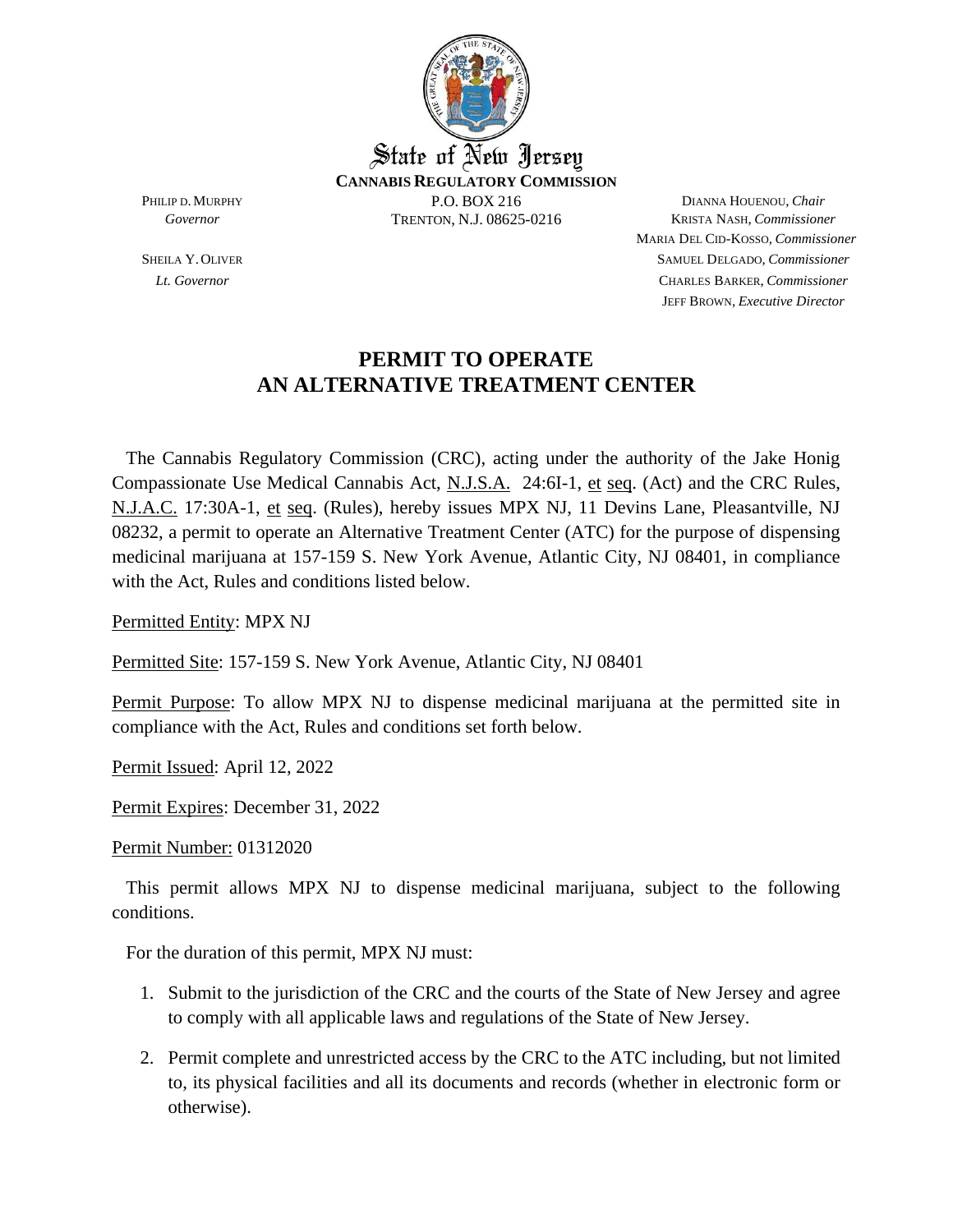- 3. Fully operate the approved security alarm and video monitoring systems.
- 4. Fully operate the approved internal management system.
- 5. All medicinal marijuana products dispensed to patients will be entered in the New Jersey CRC Patient Registry.
- 6. Implement all standard operating procedures approved by the CRC related to the cultivation site.
- 7. Maintain compliance with all requirements outlined in the CRC Operational Inspection Requirements.

 Any violation of the conditions of this permit and/or the legal and regulatory requirements to operate an ATC in the State of New Jersey may result in the CRC acting against MPX NJ including, but not limited to, suspending MPX NJ's operations, in accordance with the Act, Rules and any other applicable laws.

Joseph

 Jeff Brown Executive Director